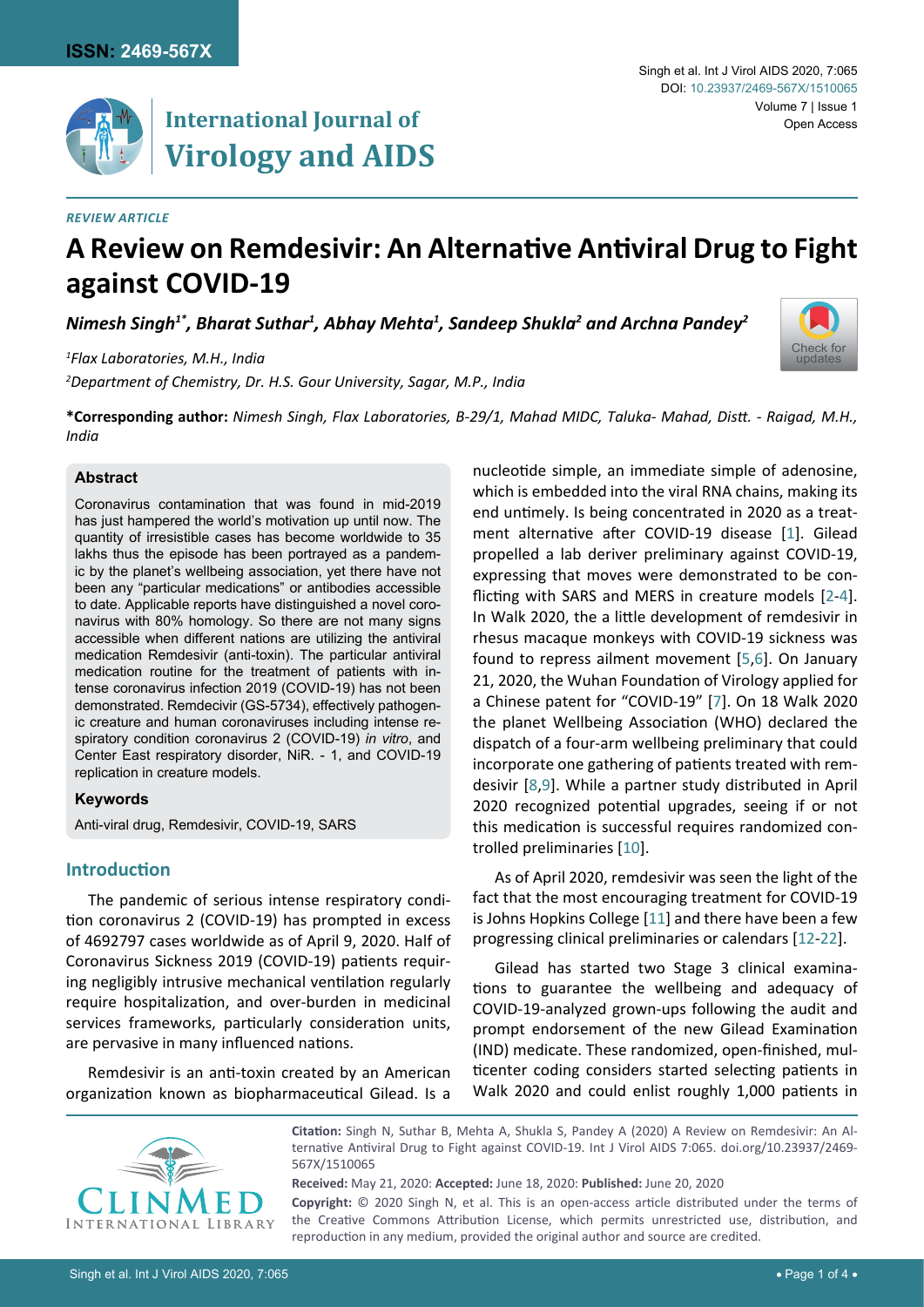the main period of the examination, in nations with the most elevated COVID-19.

## **System of Activity**

Antiviral medications are a class of medications used to treat viral diseases [\[23](#page-3-22)]. Most antivirals are centered on explicit infections, while a wide antiviral is compelling against a decent rundown of infections [\[24\]](#page-3-23). Not at all like numerous anti-infection agents, anti-microbials don't devastate their pathogen; rather they upset their development.

Antiviral medications are a solitary class of antimicrobials, an enormous and compound gathering of anti-infection agents (likewise called antibacterial), antifungal and anti-parasite drugs, [\[25](#page-3-24)] or antiviral medications upheld by monoclonal antibodies [[26](#page-3-25)]. Most antiviral operators are viewed as innocuous to the servant, and subsequently are frequently helpful. They ought to be isolated from the viricides, which are non-pharmacological however initiate or decimate viral particles, either inside or outside the body. Regular viricides are delivered by different plants, for example, eucalyptus and Australian tea trees [\[27](#page-3-26)].

#### **Infection Life Cycle**

Infections incorporate the quality and now and again catalysts that are put away in a protein-made case (called a capsid), and are at times secured with a lipid layer (once in a while called an 'envelope'). Infections can't recreate all alone and rather proliferate by smothering a number cell to flexibly their duplicates, subsequently delivering the people to come.

Scientists dealing with such "objective plan" techniques for the improvement of antiviral have attempted to assault infections at each phase of their life cycles. Mushrooms of certain species have been found to contain numerous antiviral synthetic compounds with synergistic impacts. Mixes disengaged from fruiting and shifted mushroom filtrates have wide range antiviral movement, yet the effective creation and accessibility of mixes, for example, bleeding edge antiviral might be a long way from being done [[28\]](#page-3-27). Viral life cycles shift in their definite subtleties of the kind of infection; however they all offer a typical example:

- 1. Connection to a number cell.
- 2. Arrival of viral qualities and compounds into the host cell.
- 3. Replication of viral segments utilizing host-cell apparatus.
- 4. Get together of viral parts into complete viral cells.
- 5. Arrival of viral cells to contaminate new host cells.

# **Remdesivir as Key Medication to Treat COVID-19**

Since the essential cases had been said in December

2019, defilement with the extreme intense breathing coronavirus 2 (COVID-19) has developed to be a worldwide pandemic [[29](#page-3-8),[30\]](#page-3-9). Covid-19 - the sickness because of COVID-19 - is overpowering medicinal services frameworks globally [[31](#page-3-10),[32\]](#page-3-11). The indications of COVID-19 tainting change generally, from asymptomatic affliction to pneumonia and dangerous intricacies, alongside intense breath wretchedness disorder, multisystem organ disappointment, and eventually, death [[33](#page-3-12)-[36\]](#page-3-13). More established victims and those with previous respiratory or cardiovascular circumstances have all the earmarks of being at the extraordinary risk for serious complications [\[34](#page-3-14),[35\]](#page-3-15). Inside the nonappearance of a demonstrated successful treatment, current administration comprises of strong consideration, comprising of obtrusive and noninvasive oxygen guide and cure with antibiotics [[36](#page-3-13),[37\]](#page-3-16). Furthermore, numerous victims have gotten off-name or sympathetic use treatments, alongside antiretroviral, antiparasitic operators, calming mixes, and improving plasma [[2](#page-2-1),[38](#page-3-17)-[40](#page-3-18)].

Remdesivir can be a prodrug of a nucleotide simple that is intracellularly utilized to a simple of ATP that hinders viral RNA polymerases. Remdesivir has wide range of enthusiasm for resistance to members of various infection families, together with filoviruses (e.g., Ebola) and coronaviruses (e.g., Center East respiratory condition coronavirus [MERS-CoV]) and has demonstrated prophylactic and recuperating viability in nonclinical models of those coronaviruses [[3](#page-2-4),[41](#page-3-19)-[43\]](#page-3-20). *In vitro* giving a shot has moreover demonstrated that remdesivir has leisure activity contrary to COVID-19. Remdesivir seems to claim a top notch clinical security profile, as expressed on involvement with around 500 people, alongside healthy volunteers and victims dealt with for intense Ebola infection contamination [[37](#page-3-16),[44\]](#page-3-21), and bolstered by methods for our information (on record and imparted to the planet Wellbeing Association [WHO]). At some phase in this report, we depict results at some phase in a partner of patients hospitalized for extraordinary Covid-19 who have been managed with remdesivir on an empathetic use premise.

# **Covid-19 Reason and Side Effects**

Covid-19 might be an ailment brought about by a totally extraordinary human-tainting beta coronavirus. The coronavirus was recognized in Wuhan city of Hubei Territory in China, utilizing cutting edge sequencing and continuous RT-PCR, in December 2019. The malady usually spreads through respiratory beads of the tainted individuals. The principal indications of the malady are fever, hack and brevity of breath. The individuals contaminated with novel coronavirus for the most part experience the ill effects of pneumonia.

#### **Remdesivir System of Activity**

Remdesivir is a 1′-cyano-subbed adenosine nucleotide simple with expansive range antiviral action against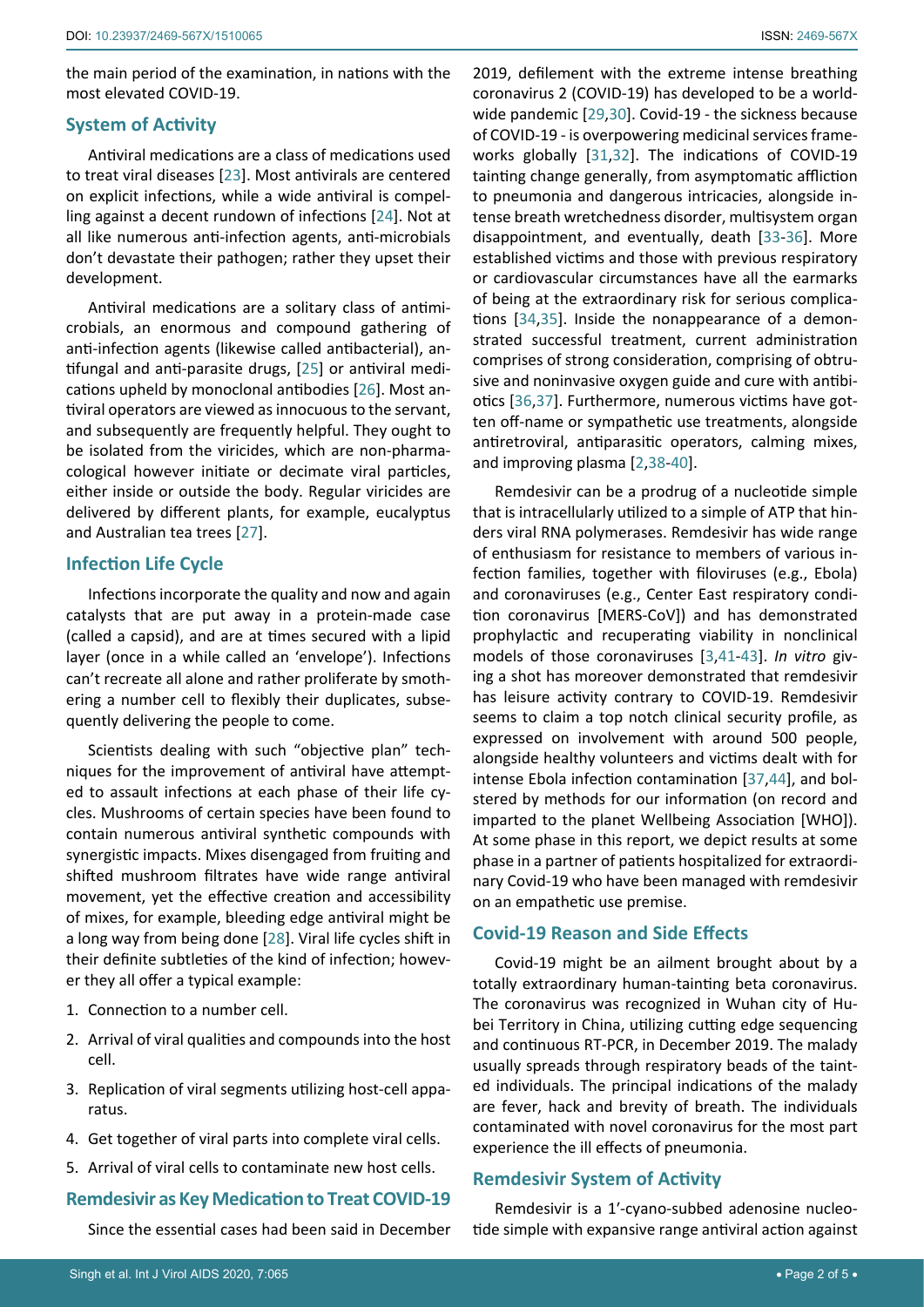<span id="page-2-5"></span>

different RNA infections. The compound experiences a metabolic component, actuating nucleoside triphosphate metabolite for hindering viral RNA polymerases ([Figure 1\)](#page-2-5).

1) COVID-19 enters target cells by restricting the S protein to the ACE2 receptor on the cell surface; 2) Remdeivir, the nucleotide analogs, go about as RdRp inhibitors, can give a plan to blocking RNA replication; 3) Once remdesivir included into the developing chain (I position), is can't cause a quick stop. Despite what might be expected, it will keep on stretching out three additional nucleotides down to stop the strand at  $(1 + 3)$ position; 4) Remdesivir triphosphate can't be expelled by nsp14-ExoN [\[45](#page-3-29)].

# **Conclusion**

Remdecivir might be a nucleotide simple item that is as of now being assessed in clinical preliminaries for the treatment of COVID-19. Preclinical examinations have demonstrated that remdecivir shows strong antiviral action against different Ebola virus strains. The intracellular degrees of NTP pools connected with expanded antiviral movement, the relating triphosphate being the dynamic kind of inhibitor and thus the viral RdRp target. Here we affirmed this affirmed hank and exhibited that remdecivir-TP is a substrate for the sanitized EBOV RdRp complex. Remdecivir-TP is an adenosine simple and in this way contends with ATP for combining. Be that as it may, the consolidated inhibitor doesn't go about as an arrangement eliminator. Hindrance of RNA amalgamation shows up primarily in the I + 5 position. Regardless of unobtrusive arrangement subordinate impacts, RNA amalgamation generally finishes in the present. Expanding the grouping of the last nucleotide doesn't defeat this impact. Subsequently, it is sensible to presume that the postponed chain end is the fundamental driver of the antiviral activity of remedicavir.

Until this point, no treatment adequacy has been

shown for patients with Covid-19. This primer report depicts clinical results during a little arrangement of patients who were fundamentally sick and treated with Remedicivir with Covid-19. Information from a few continuous randomized, controlled preliminaries will before long give additional data about the security and viability of Remedicivir for Covid-19, be that as it may, the outcomes saw in this humane use program are right now the easiest information accessible. Specifically, an improvement in oxygen-bolster status was seen in 68% of patients, and by and large mortality was 13% over the 18-day middle development. In an ongoing randomized, controlled preliminary of lopinavir-ritonavir in patients hospitalized for Covid-19, 28-day mortality was 22% [\[46](#page-3-28)].

No new wellbeing signals were found during the present moment remedicavir treatment during this humane use accomplice. Nonclinical toxicology examines have demonstrated renal impedance; however nephrotoxicity because of remedicavir treatment stays muddled. Gentle to direct heights were seen in ALT, AST, or both during the companion of patients with extreme Covid-19, as announced in concentrates in solid volunteers and Ebola-contaminated patients [[45](#page-3-29),[47](#page-3-30)-[49](#page-3-31)].

## **References**

- <span id="page-2-0"></span>1. [Brunk D \(2020\) Remdesivir under study as treatment for](https://www.medscape.com/viewarticle/924964)  [novel coronavirus. Medscape.](https://www.medscape.com/viewarticle/924964)
- <span id="page-2-1"></span>2. [de Wit E, Feldmann F, Cronin J, Jordan R, Okumura A,](https://www.pnas.org/content/117/12/6771)  [et al. \(2020\) Prophylactic and therapeutic remdesivir \(GS-](https://www.pnas.org/content/117/12/6771)[5734\) treatment in the rhesus macaque model of MERS-](https://www.pnas.org/content/117/12/6771)[CoV infection. Proc Natl Acad Sci USA 117: 6771-6776.](https://www.pnas.org/content/117/12/6771)
- <span id="page-2-4"></span>3. [Sheahan TP, Sims AC, Graham RL, Menachery VD, Gra](https://pubmed.ncbi.nlm.nih.gov/28659436/)[linski LE, et al. \(2017\) Broad-spectrum antiviral GS-5734 in](https://pubmed.ncbi.nlm.nih.gov/28659436/)[hibits both epidemic and zoonotic coronaviruses. Sci Transl](https://pubmed.ncbi.nlm.nih.gov/28659436/)  [Med 9: eaal3653.](https://pubmed.ncbi.nlm.nih.gov/28659436/)
- <span id="page-2-2"></span>4. Joseph SS, Samuel M (2020) Gilead working with China to test Ebola drug as new coronavirus treatment. Thomson Reuters.
- <span id="page-2-3"></span>5. [Munster V, Feldmann F, Williamson B, Van Doremalen N,](https://www.biorxiv.org/content/10.1101/2020.03.21.001628v1)